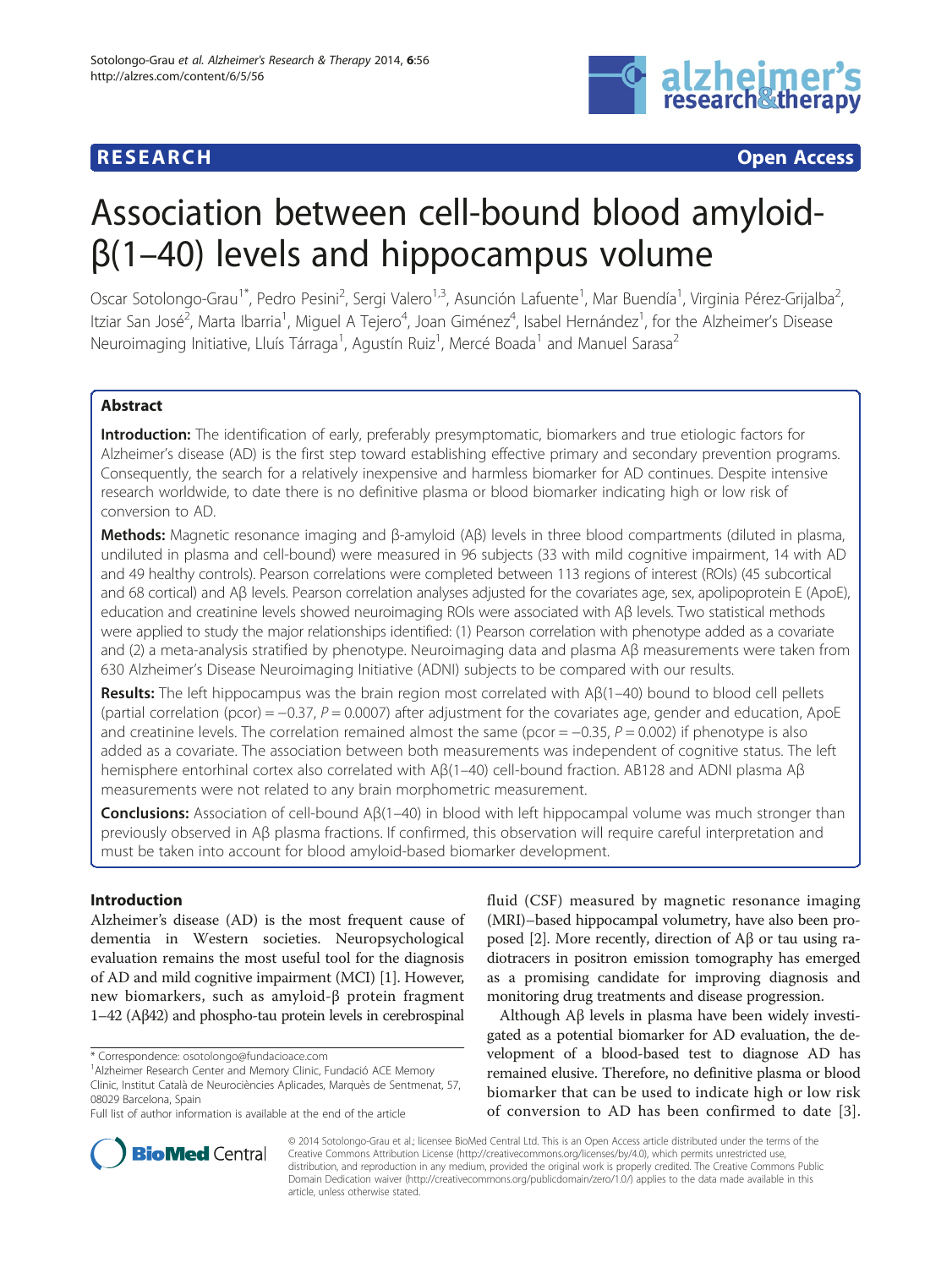Importantly, Aβ peptides in blood can be found free in the plasma, bound to plasma proteins and bound to blood cells [[4\]](#page-5-0). There are several enzyme-linked immunosorbent assay (ELISA)–based tests to measure only free Aβ in plasma [[5-8\]](#page-5-0). In fact, most studies reported to date have been related to the measurement of Aβ levels in plasma fraction [[9-](#page-5-0)[11\]](#page-6-0). However, as the majority of Aβ peptides are bound to blood cells [[12\]](#page-6-0), a comprehensive Aβ blood test must include the determination of peptide levels in each of these three fractions.

Our group is actively involved in the development of novel sandwich ELISA colorimetric tests for detection of Aβ using whole blood instead of plasma alone [[4,](#page-5-0)[13](#page-6-0)]. In fact, this technology was used in a recently conducted trial, titled the AB128 project, in which we studied Aβ blood level as a potential AD biomarker. Specifically, we found statistically significant differences in some measurements in different blood compartments when we data from compared healthy controls (HCs) and subjects with MCI [\[14\]](#page-6-0).

In this work, we aim to establish a relationship between blood Aβ levels obtained using these novel ELISA techniques and brain morphometry measured using MRI in healthy and cognitively impaired individuals. We postulated that if the blood Aβ load is associated with AD, those biomarker levels could be related to brain regions of interest (ROIs) previously defined for AD. Therefore we undertook a data exploration to identify blood Aβ measurement methods which correlated with brain volume.

# **Methods**

# Study population

The study included 96 participants divided into three clinical groups based on their cognitive status, comprising 33 patients with amnesic MCI, 14 patients with AD and 49 HCs. AD, HC and MCI criteria used to recruit subjects in this study are described in our earlier work [[4,](#page-5-0)[13\]](#page-6-0). Briefly, cognitive assessment was performed according to routine procedures utilized at the Fundació ACE Memory Clinic (Barcelona, Spain), as described elsewhere [\[14\]](#page-6-0). MCI subjects fulfilled the Petersen's diagnostic criteria [[15](#page-6-0)], including subjective memory complaints, normal general cognition, preserved performance in activities of daily living, absence of dementia and a measurable impairment in memory function, with or without deficit in other cognitive domains [[16\]](#page-6-0). All MCI subjects had a Clinical Dementia Rating (CDR) of 0.5. On the basis of the Cut-off scores of a Brief Neuropsychological Battery (NBACE, a subtest of the Wechsler Memory Scale III) [\[14](#page-6-0)], impaired delayed verbal recall for which recognition testing does not improve performance classifies patients with amnesic MCI as having an "encoding/storage" pattern of memory loss. The diagnosis of AD was made according to National Institute of Neurological and Communicative Disorders and Stroke and the Alzheimer's Disease and Related Disorders Association [[17,18](#page-6-0)] criteria, where AD is defined as a CDR of 1 point or more and a Mini Mental State Examination (MMSE) score below 24. HCs were cognitively normal when evaluated at the Fundació ACE Memory Clinic, had MMSE scores of at least 26 (taking into consideration the MMSE cutoff of <25 in the Spanish population [\[19\]](#page-6-0)) and had a normal neuroimaging MRI profile.

Subject demographic characteristics are listed in Table 1. Written informed consent was obtained from each participant or, in several AD patients, the closest relative. The study protocols were reviewed and approved by the ethics committee of the Hospital Clinic i Provincial (Barcelona, Spain).

# Blood sampling and biochemical determinations

Blood samples from each participant were drawn on the morning after an overnight fast and were collected in polypropylene vials with ethylenediaminetetraacetic acid and a protease inhibitor cocktail (Complete Mini; Roche, Madrid, Spain). The samples were immediately cooled to 4°C until processing, which occurred within 24 hours after collection. Blood samples were centrifuged, and both the plasma and the cellular pellet (CP) were divided into aliquots and stored in polypropylene tubes at −80°C until analyzed. The material was not thawed or refrozen at any time. All samples were analyzed in triplicate in the same run for each of the three blood fractions using two specific sandwich ELISA kits, ABtest 40 and ABtest 42 (Araclon Biotech, Zaragoza, Spain), as described elsewhere [\[4](#page-5-0)]. Before analysis, plasma and blood cell samples

#### Table 1 Study demographics of the AB128 study subjects<sup>a</sup>

|                               | HC           | MCI          | AD           |
|-------------------------------|--------------|--------------|--------------|
| Number of subjects            | 49           | 33           | 14           |
| Age (yr)                      | 56.2 (5.6)   | 74.6 (6.4)   | 79.5 (5.3)   |
| Education (% $>8$ yr)         | 94           | 33           | 64           |
| Gender (% males)              | 26.5         | 27.3         | 28.6         |
| ApoE (% ε4 allele)            | 64.3         | 57.6         | 64.3         |
| Creatinine (mg/dl)            | 0.77(0.11)   | 0.83(0.2)    | 0.89(0.27)   |
| DA $A\beta(1-40)$ (pg/ml)     | 38.9 (10.5)  | 58.1 (16.3)  | 50.3 (18.7)  |
| TP $A\beta(1-40)$ (pg/ml)     | 83.3 (18.0)  | 93.0 (16.3)  | 93.8 (19.5)  |
| $CP$ A $\beta$ (1-40) (pg/ml) | 58.0 (10.3)  | 55.0 (14.1)  | 64.4 (10.7)  |
| DA $A\beta(1-42)$ (pg/ml)     | 13.5 (14.8)  | 12.1(15.0)   | 12.4(9.4)    |
| TP $A\beta(1-42)$ (pg/ml)     | 52.2 (33.5)  | 49.7 (40.9)  | 55.8 (30.4)  |
| $CP$ A $\beta$ (1-42) (pg/ml) | 164.6 (77.0) | 154.6 (71.1) | 163.3 (54.5) |

<sup>a</sup>AD: Alzheimer's disease; ApoE: Apolipoprotein E; Aβ: Amyloid-β; CP: Cellular pellet; DA: Directly accessible; HC: Healthy control; MCI: Mild cognitive impairment; RP: Recovered from plasma; TP: Total in plasma. Mean value is the number reported and the standard deviation is in brackets, as applicable.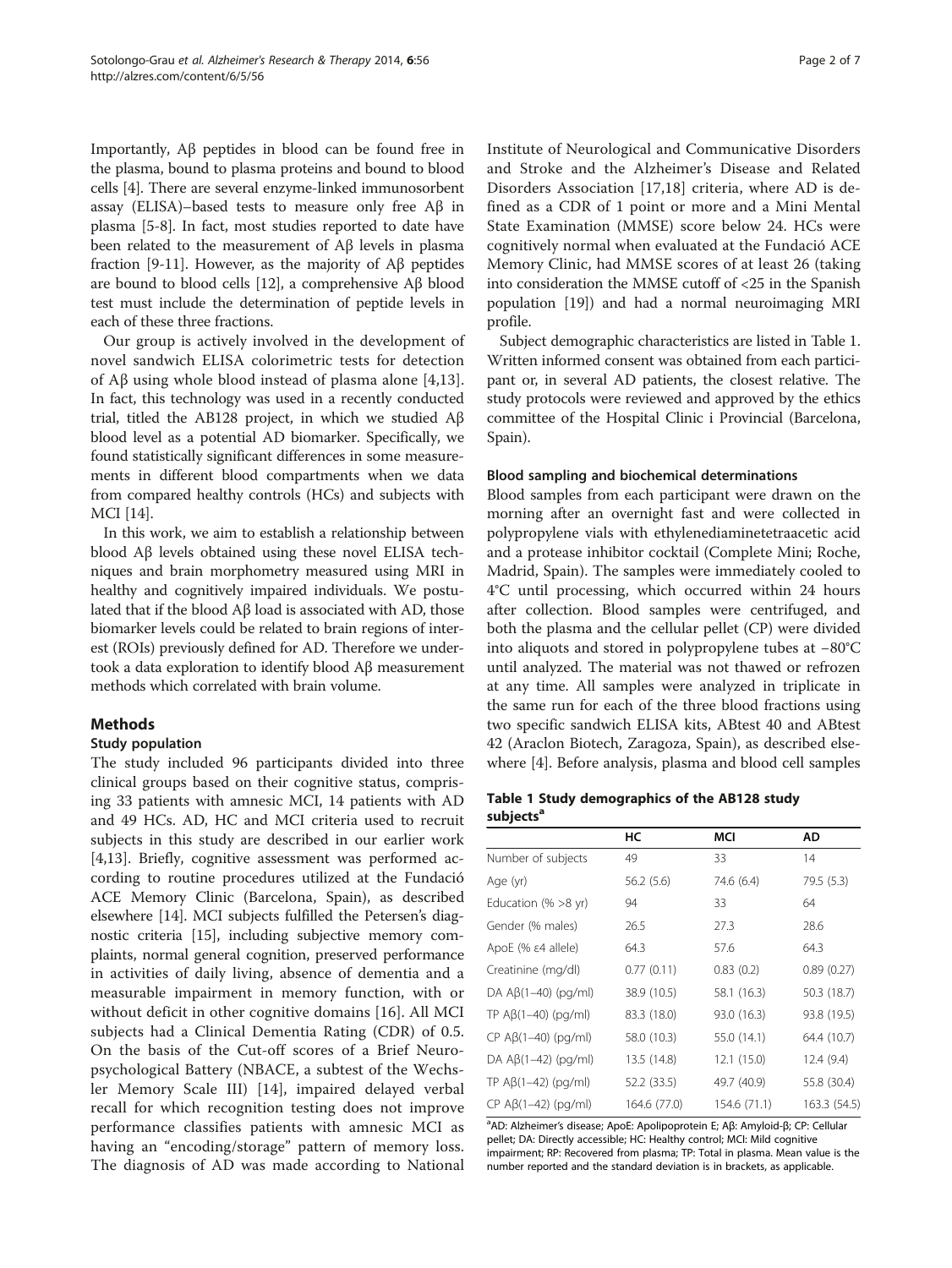were pretreated using dilution in a formulated saline buffer with 1% blocking polymer according to the supplier's instructions. We carried out three counts for both the Aβ40 and Aβ42 peptides in each blood sample. One count was performed using the undiluted plasma sample, another using the plasma sample diluted 1:3 with the aforementioned formulated buffer and a third using the CP that remained after plasma collection. The peptide amount in the undiluted plasma sample corresponded to the directly accessible (DA) peptide. The 1:3 dilution of the plasma was chosen because it provided the maximum peptide recovery from the sample (that is, the total in plasma (TP)). Thus, this count included the DA peptide and the peptide that was recovered from the plasma matrix. Additionally, the peptide associated with the CP was measured in a 1:5 dilution of the pellet that remained after plasma collection. The sum of these three amounts is described as the total Aβ pool in blood for either Aβ(1–40) or Aβ(1–42).

#### Brain imaging and magnetic resonance imaging analysis

All MRI scans were performed with a 1.5-T MRI scanner (Magnetom Symphony; Siemens Medical Solutions, Erlangen, Germany) at the Department of Diagnostic Imaging, Corachan Clinic, Barcelona. The protocol for the acquisition of the MRI data was identical for all patients and consisted of three-dimensional T1-weighted sagittal Magnetization-prepared rapid acquisition with gradient echo, two-dimensional (2D) axial T2-weighted turbo spin echo, 2D axial fluid-attenuated inversion recovery, 2D axial T2\*-weighted gradient echo and 2D axial diffusionweighted imaging. Brain images were also visually inspected by experienced clinicians who were blinded to the participants' demographic, anthropometric and clinical data.

Cortical reconstruction and volumetric segmentation were performed with the Freesurfer image analysis suite, which is documented and freely available for download online. The technical details of these procedures are also described in prior publications (see [[20,21\]](#page-6-0) and references therein).

Briefly, this processing method includes motion correction and averaging of multiple volumetric T1-weighted images (when more than one image is available), removal of nonbrain tissue performed by using a hybrid watershed/ surface deformation procedure, an automated Talairach transformation, segmentation of the subcortical white matter and deep gray matter volumetric structures (including hippocampus, amygdala, caudate, putamen and ventricles), intensity normalization, tessellation of the gray-matter–white-matter boundary, automated topology correction and surface deformation following intensity gradients to optimally place the gray–white and gray–cerebrospinal fluid borders at the location where the greatest shift in intensity defines the transition to the other tissue class.

Once the cortical models are complete, a number of deformable procedures can be performed for further data processing and analysis, including surface inflation, registration to a spherical atlas by utilizing individual cortical folding patterns to match cortical geometry across subjects, parcellation of the cerebral cortex into units based on gyral and sulcal structures and creation of a variety of surface based data including maps of curvature and sulcal depth. With this method, both intensity and continuity information from the entire three-dimensional MR volume in segmentation and deformation procedures to produce representations of cortical thickness, which are calculated as the closest distance from the gray-matter– white-matter boundary to the gray-matter–CSF boundary at each vertex on the tessellated surface. The maps are created using spatial intensity gradients across tissue classes and are therefore not reliant on absolute signal intensity only. The maps produced are not restricted to the voxel resolution of the original data; thus, they are capable of detecting submillimetric differences between groups. It should be noted that the procedures described here for the measurement of cortical thickness have been validated against histological analysis [[22](#page-6-0)] and manual measurements [\[23,24\]](#page-6-0). Freesurfer morphometric procedures have been proven to show good test–retest reliability across scanner manufacturers and across field strengths [[20,21\]](#page-6-0).

#### Alzheimer's Disease Neuroimaging Initiative data

For later comparison of results obtained in the AB128 project, the ADNI repository was explored for subjects with full data for MRI, Aβ plasma, age, gender and apolipoprotein E (ApoE), education and creatinine levels. Following these criteria, the data of 630 subjects were downloaded from the ADNI repository [\[1](#page-5-0)]. The demographic characteristics of these subjects are shown in Table 2. Other details of the ADNI cohort can be found online.

# Table 2 Alzheimer's Disease Neuroimaging Initiative subject demographics<sup>a</sup>

| HС           | MCI          | AD           |
|--------------|--------------|--------------|
| 185          | 307          | 138          |
| 76.0(5.1)    | 74.8 (7.4)   | 75.3 (7.5)   |
| 16.2(2.8)    | 15.8(3.0)    | 14.6(3.2)    |
| 53.0         | 63.2         | 50.7         |
| 26.5         | 53.1         | 65.9         |
| 114.0 (73.5) | 114.3 (69.5) | 105.6 (62.6) |
| 151.4 (49.7) | 152.0 (55.7) | 152.2 (40.1) |
| 37.8 (12.2)  | 36.4 (11.8)  | 36.4 (10.0)  |
|              |              |              |

<sup>a</sup>AD: Alzheimer's disease; ApoE: Apolipoprotein E; Aβ: Amyloid-β; HC: Healthy control; MCI: Mild cognitive impairment. Mean value is the number reported and the standard deviation is in brackets, as applicable.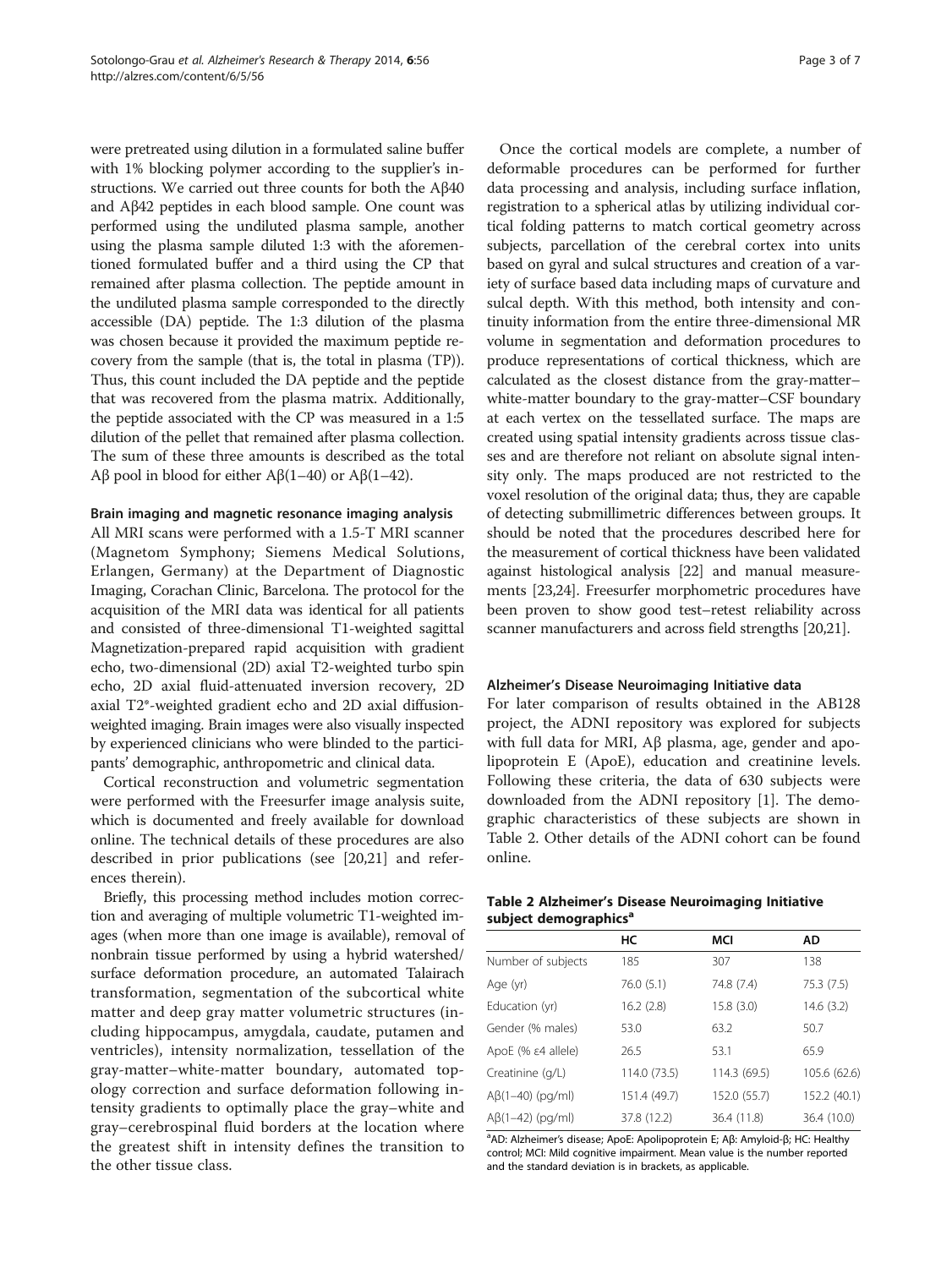<span id="page-3-0"></span>Aβ(1–40) plasma concentrations and Aβ(1–42) plasma levels of the ADNI project subjects were measured using module A of the INNO-BIA plasma Aβ forms immunoassay kit (Innogenetics, Ghent, Belgium; for research use– only reagents) on the Luminex 100 immunoassay platform and IS v.2.3 software (Luminex, Austin, TX, USA) with a fully automated sample preparation approach [\[25,26](#page-6-0)]. MRI scan processing was performed with the Freesurfer image analysis software suite as explained above.

#### Statistical analysis

All the statistical procedures were carried out using R software [[27\]](#page-6-0). Because of the shape of the empirical amyloid data distributions, the amyloid fractions were assumed following a lognormal distribution. Logarithms of Aβ concentrations were used in calculations. Because logarithms must be used only for dimensionless quantities, the Aβ fractions were transformed into dimensionless numbers by dividing them by a constant. Thus, for any fraction, a new quantity  $A\beta^{\text{ln}}$  was calculated as  $A\beta^{\text{ln}} = ln\left(\frac{A\beta_i}{\langle A\beta \rangle}\right)$ , where *i* runs over individuals and  $\langle A\beta \rangle$  is the median value for the fraction. This new quantity characterized the amyloid fraction distributions in plasma for the present study.

Pearson partial correlations were calculated between the MRI measurements for 45 ROIs given in the Freesurfer subcortical atlas and different  $A\beta^{ln}$  values with age, gender and ApoE, education and creatinine levels [\[28-30](#page-6-0)] as covariates. The same procedure was applied to ADNI data. Partial correlations were calculated with ApoE, age, gender and education and creatinine levels as covariates.

Pearson partial correlations adjusted for the covariates age, gender and ApoE, education and creatinine levels were also calculated between  $\mathbf{A}\mathbf{\beta}^{\ln}$  values and cortical volumes and cortical thickness average for 68 ROIs in the Freesurfer cortical atlas. There was no correction for multiple comparisons in any case.

The whole procedure was repeated for both data sets, AB128 and ADNI, taking age, gender and ApoE, education and creatinine levels and phenotype as covariates. Partial correlations were calculated between the 45 Freesurfer subcortical atlas ROI volumes and  $A\beta$ <sup>ln</sup> values and also between the 68 Freesurfer cortical atlas ROI volumes and thickness average values and  $A\beta^{ln}$  values. No correction for multiple comparisons was done.

An additional analysis was performed to determine the association between  $A\beta$ <sup>In</sup> CP  $A\beta$ (1–40) values and more correlated brain ROIs was conducted. The subjects were divided into phenotype groups (AD, MCI and HC), and each group was analyzed separately. Linear regressions were performed between  $A\beta$ <sup>ln</sup> CP  $A\beta$ (1–40) and left hippocampal volume in each case.

Finally, Pearson partial correlations adjusted for the covariates age, gender and ApoE, education and creatinine levels were also calculated between  $\mathbf{A}\beta^{\text{ln}}$  values for each amyloid fraction and MMSE score.

# Results

Partial Pearson correlations were calculated for 45 ROIs contained in the Freesurfer subcortical atlas, and  $AB<sup>ln</sup>$ compartments with age, gender and ApoE, education and creatinine levels were taken as covariates (see Additional file [1:](#page-5-0) Table S1a). The left hippocampal volume was the top brain ROI for  $A\beta^{ln}$  CP  $A\beta(1-40)$  fraction  $(pcor = -0.37, P = 0.0007)$ , as shown in Table 3. Furthermore, the only  $A\beta^{ln}$  fraction that remained significant when associated with left hippocampal volume was again the  $A\beta^{ln}$  CP  $A\beta(1-40)$  fraction.

The same procedure was repeated between the plasma  $A\beta$ <sup>ln</sup> values and 68 ROI volumes from the Freesurfer cortical atlas and thickness average segmented in Freesurfer (Additional file [1:](#page-5-0) Tables S1b and S1c). Here the left hemisphere entorhinal volume (pcor =  $-0.3$ ,  $P = 0.008$ ) and left hemisphere entorhinal thickness average (pcor = −0.2,  $P = 0.06$ ) emerged as the most significant cortical measurements for  $\mathbf{A}\mathbf{B}^{\ln}$  CP  $\mathbf{A}\mathbf{B}(1-40)$ .

Pearson correlations were repeated, but this time also including phenotype as a covariate (see Additional file [2](#page-5-0): Table S2). Again, the left hippocampus was the top brain ROI for A $\beta$ <sup>ln</sup> CP A $\beta$ (1–40) fraction (pcor = -0.35, P =0.002) for subcortical volumes, as shown in Table 3. Left hemisphere entorhinal volume (pcor =  $-0.3$ ,  $P = 0.008$ ) was the most significant of the cortical volumes ( $pcor = -0.27$ ,  $P = 0.02$ ) and thickness average (pcor = -0.2, P = 0.1) for Aβ<sup>ln</sup> CP Aβ(1-40).

Table 3 Hippocampal volume partial correlations with and without including diagnostic category<sup>a</sup>

|                                                  | Not including<br>diagnostic category |         | Including diagnostic<br>category |         |
|--------------------------------------------------|--------------------------------------|---------|----------------------------------|---------|
|                                                  | Partial<br>correlation               | P-value | Partial<br>correlation           | P-value |
| $AB^{ln}$ DA $AB(1-40)$                          | 0.05                                 | 0.64    | $-0.01$                          | 0.92    |
| $AB^{ln}$ DA $AB(1-42)$                          | $-0.08$                              | 047     | $-0.15$                          | 0.20    |
| $AB^{In}$ TP $AB(1-40)$                          | 0.03                                 | 0.78    | 0.01                             | 0.92    |
| $AB^{In}$ TP $AB(1-42)$                          | $-0.01$                              | 0.37    | $-0.14$                          | 0.22    |
| $AB^{\ln}$ CP A <sub>B</sub> (1-40) <sup>*</sup> | $-0.37$                              | 0.0007  | $-0.35$                          | 0.002   |
| $AB^{ln}CPAB(1-42)$                              | $-0.16$                              | 0.17    | $-0.2$                           | 0.07    |
| Total A <sub>B1</sub>                            | $-0.18$                              | 0.11    | $-0.24$                          | 0.03    |
| ADNI $AB^{ln} AB(1-40)$                          | 0.08                                 | 0.05    | 0.1                              | 0.01    |
| ADNI $AB^{ln} AB(1-42)$                          | 0.08                                 | 0.04    | 0.09                             | 0.02    |

<sup>a</sup>ADNI: Alzheimer's Disease Neuroimaging Initiative; Aβ: Amyloid-β; CP: Cellular pellet; DA: Directly accessible. The data are derived from the AB128 and ADNI data sets and represent partial correlations of Aβ blood levels with left hippocampal volume adjusted for the covariates age, gender, ApoE, education, creatinine levels and phenotype. The left columns show the correlations and P-values if phenotype is excluded as covariate. ADNI A $\beta^{ln}$  A $\beta$ (1–40) and A $\beta^{ln}$ Aβ(1–42) values are placed underneath their comparative quantities. \*Bold text highlights the correlation of the A $\beta$ <sup>In</sup> CP A $\beta$ (1–40) fraction in the AB128 study.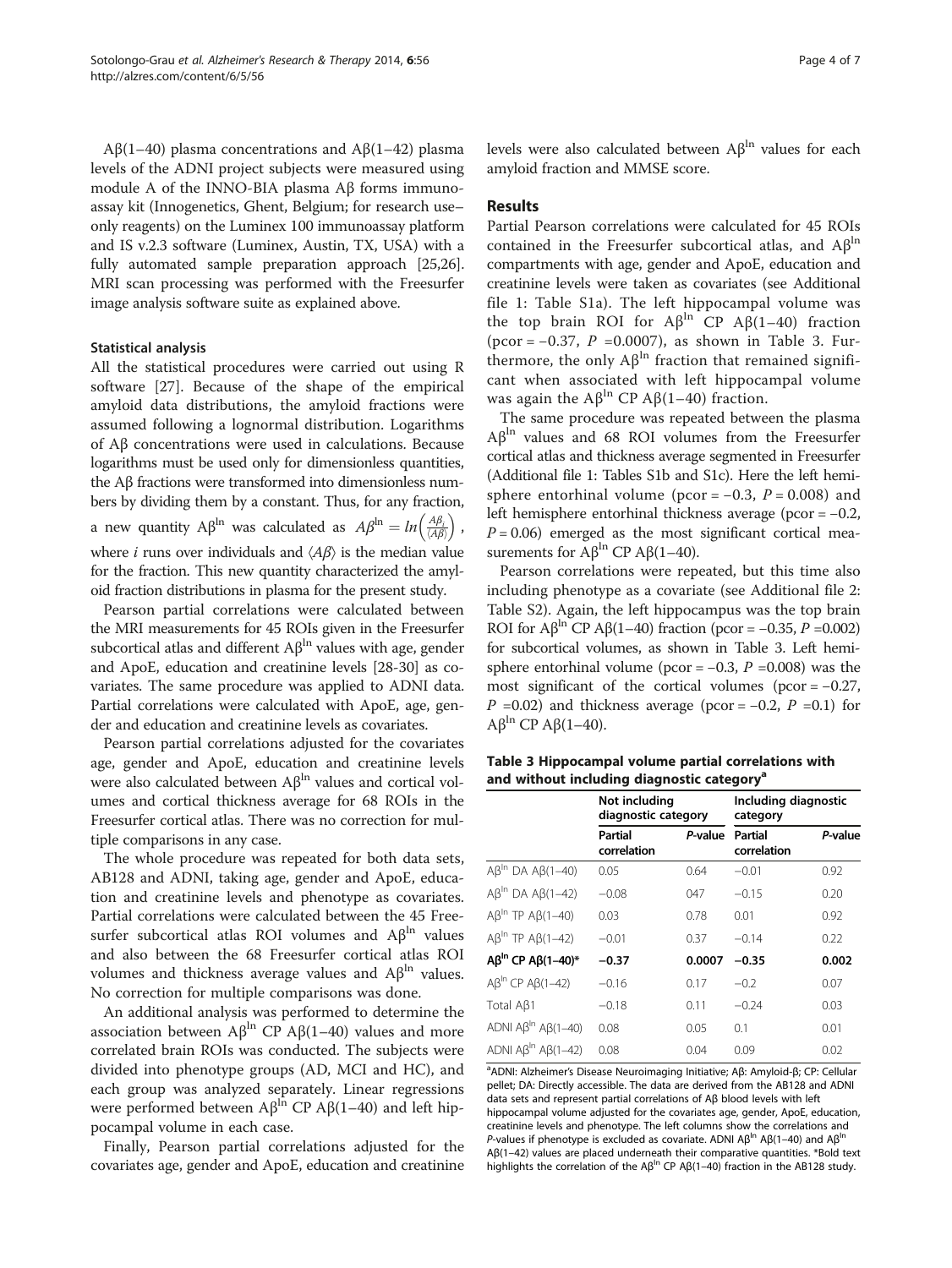Unfortunately, the top associations detected were related to cell-bound Aβ fractions, which are not measured in the conventional assays available. A similar analysis using the ADNI data set was performed, although Aβ levels measured in that series were restricted to a single plasma measurement (equivalent to TP fraction in our assay) adjusted for the covariates age, gender, ApoE, education and creatinine levels, and no association was found. In addition, no association was obtained when the analysis was adjusted for the covariates age, gender, ApoE, education, creatinine levels and diagnostic category. These results are fully compatible with our findings in TP. The partial correlations between  $A\beta^{ln}$  values and left hippocampal volume adjusted for the covariates age, gender and ApoE, education and creatinine levels are shown in Table [3.](#page-3-0) The partial correlations when phenotype was added as a covariate are also shown in Table [3.](#page-3-0)

Stratification analyses by phenotypic groups suggested that each diagnostic group had a similar correlation with left hippocampal volume in terms of effect size and significance. In other words, the observed correlations cannot be attributed to any specific cognitive subgroup, as shown in Figure 1. Pearson partial correlation analysis of  $A\beta$ <sup>In</sup> values and MMSE scores showed no correlation between both magnitudes.

# **Discussion**

The major finding of this study is that cell-bound  $A\beta$ was correlated with left hippocampal volume, a major area of AD pathology. Therefore, even when cell-bound Aβ levels do not distinguish HC, MCI and AD satisfactorily [[4](#page-5-0)], they are related to their physiological counterpart, hippocampal damage. Diluted and undiluted plasma Aβ levels did not significantly correlate with hippocampal volume. This result is important because most studies of  $Aβ$ 



in blood have included analysis of only plasma levels, and the most important Aβ carriers in the blood, which are the cell membranes, have been systematically ignored [[12](#page-6-0)]. We used Aβ plasma and MRI measurements taken from the ADNI project and observed a relationship similar to the one in our data. The plasma Aβ fractions have proven to be unrelated to any specific brain region in the ADNI or AB128 data sets. This fact points to a different behavior, biochemically, for the  $A\beta(1-40)$  and  $A\beta(1-42)$ biomarkers measured with the traditional kit as well as the CP  $A\beta(1-40)$  fraction measured in this study.

On the other hand, the relationship we found seems to be independent of subject phenotype. Indeed, the similarity between the correlations with and without phenotype as covariates points out that the relationship to hippocampal volume is purely physiological. The same conclusion can be extrapolated from the slopes of linear regressions between left hippocampal volume and  $A\beta^{\ln}$ CP  $\mathsf{A}\beta(1-40)$  level shown in Figure 1. Notice that the slopes represent approximately the same value for each group. Additional confirmation is provided by the fact that no correlation was found between MMSE score and  $A\beta^{ln}$  CP  $A\beta(1-40)$  level.

The unexpected association between CP  $\text{A}\beta(1-40)$  level and left hippocampal volume was examined exhaustively and, after a statistical analysis, proved to be consistent enough to be reported. This newly established relationship deserves further research. Even when replications were needed, the ad hoc analysis showed that blood CP  $A\beta(1-40)$  level could be used as a suggestive proxy for hippocampal volume and thus could be a useful screen for AD, even if it must be used with other biomarkers. Further studies are necessary to validate this working hypothesis.

The major limitation of this study is the sample size. The study in fact involved a modest number of subjects. Only independent replications will be able to help clarify whether the observed associations and statistical significance are related to true findings or to random statistical oscillations. If we can finally confirm this observation, our findings may open new avenues to developing an AD biomarker related to the intrinsic properties of  $A\beta$ bound to blood cells. This finding might also have several physiological and pathological implications beyond the scope of this study. Another important limitation of the study is that no correction for multiple comparisons was done. Therefore, further studies are necessary to clarify the effect and function of Aβ peptides bound to different blood cells.

# Conclusions

The cell-bound  $A\beta(1-40)$  fraction was found to correlate with volume in the left hippocampus, a major site of AD pathology. However, other plasma Aβ fractions did not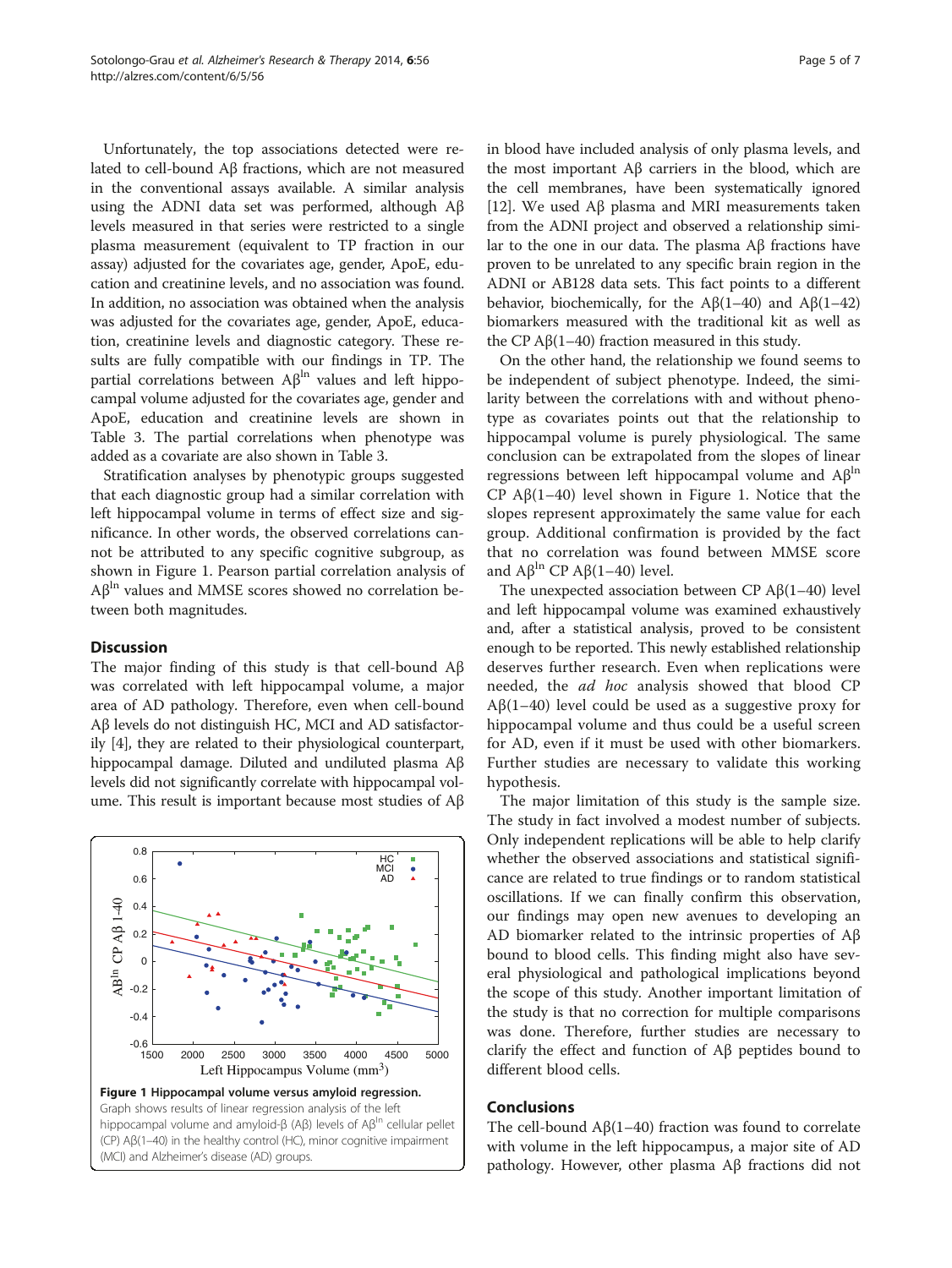<span id="page-5-0"></span>correlate with hippocampal volume. This suggests a different behavior, biochemically, for the traditionally measured  $A\beta(1-40)$  and  $A\beta(1-42)$  biomarkers and the CP Aβ(1–40) fraction. This newly established relationship deserves further research. Blood CP Aβ(1–40) may prove to be a useful screening test for AD, even as part of a composite biomarker.

# Additional files

[Additional file 1: Table S1.](http://alzres.com/content/supplementary/s13195-014-0056-3-s1.xls) Excel spreadsheet with partial correlations adjusted for the covariates age, ApoE, gender, education and creatinine levels. (a) Partial Pearson correlations between amyloid-β fractions and volume Freesurfer subcortical ROIs. (b) Partial Pearson correlations between amyloid-β fractions and volume of Freesurfer cortical ROIs. (c) Partial Pearson correlations between amyloid-β fractions and cortical thickness of Freesurfer cortical ROIs.

[Additional file 2: Table S2.](http://alzres.com/content/supplementary/s13195-014-0056-3-s2.xls) Excel spreadsheet with partial correlations adjusted for the covariates age, ApoE, gender, education, creatinine levels and phenotype. (a) Partial Pearson correlations between amyloid-β fractions and volume Freesurfer subcortical ROIs. (b) Partial Pearson correlations between amyloid-β fractions and volume of Freesurfer cortical ROIs. (c) Partial Pearson correlations between amyloid-β fractions and cortical thickness of Freesurfer cortical ROIs.

#### Abbreviations

AD: Alzheimer's disease; ADNI: Alzheimer's Disease Neuroimaging Initiative; ApoE: Apolipoprotein E; Aβ: Amyloid-β; CDR: Clinical Dementia Rating; CP: Cellular pellet; CSF: Cerebrospinal fluid; DA: Directly accessible; ELISA: Enzyme-linked immunosorbent assay; HC: Healthy control; MCI: Mild cognitive impairment; MMSE: Mini Mental State Examination; MRI: Magnetic resonance imaging; ROI: Region of interest; RP: Recovered from plasma; TP: Total in plasma.

#### Competing interests

AR is a shareholder of Neopharm Obesity and Oxigene. PP, ISJ, VPG and MS are employees of Araclon Biotech Ltd. MS and ISJ are shareholders of Araclon Biotech Ltd. MBo is a consultant to Novartis and Esteve Pharmaceuticals; she is supported in part by FIS/EC 11-358 and FIS/P 10-00945 funds from Ministerio de Sanidad, Servicios Sociales e Igualdad, Spain (AATM/390-6-2009), Generalitat de Catalunya (Catalan government); and she is a member of Advisory Boards of Grifols, Lilly, Elan, Nutricia, Genentech and Roche. OSG, SV, IH, AL, MBu, MI, MAT, JG and LT have nothing to disclose. This work was funded by Araclon Biotech And Fundació ACE Memory Clinic and was also supported by the Spanish Ministry of Health through Instituto de Salud Carlos III (Madrid) (FISS PI10/00954) and by Agència d'Avaluació de Tecnologia i Recerca Mèdiques, Departament de Salut de la Generalitat de Catalunya (grant 390). Fundació ACE Memory Clinic is a CIBERNED-associated site.

#### Authors' contributions

MS, MBo, LT, ISJ, PP, AR and OSG conceived of and designed the experiments. PP, ISJ, VPG, MAT, JG, AL, MBu, MI and IH performed the experiments. OS, SV, AR, PP, MBo, LT and MS analyzed the data. PP, VPG, SV, OS and AR contributed reagents/materials/analysis tools. OS, AR, PP, MS, MBo and LT wrote the manuscript. All authors read and approved the final manuscript.

#### Acknowledgements

We thank the patients and control subjects who participated in this project. We are indebted to Trinitat Port-Carbó and her family, who support Fundació ACE Memory Clinic research programs. The data used in the preparation of this article were obtained from the Alzheimer's Disease Neuroimaging Initiative (ADNI) database (adni.loni.ucla.edu). As such, the investigators in the ADNI contributed to the design and implementation of ADNI and/or provided data, but they did not participate in the data analysis or the writing of this report. A complete listing of ADNI investigators can be found on the ADNI website. Data

collection and sharing for this project were funded by the ADNI through grant U01 AG024904 from the National Institute on Aging, National Institutes of Health (NIH). ADNI is funded by the National Institute on Aging and the National Institute of Biomedical Imaging and Bioengineering, and as well as through generous contributions from the following entities: the Alzheimer's Association, the Alzheimer's Drug Discovery Foundation, BioClinica, Biogen Idec, Bristol-Myers Squibb, Eisai, Elan Pharmaceuticals, Eli Lilly & Co, F. Hoffmann-La Roche and its affiliated company Genentech GE Healthcare; Innogenetics; IXICO; Janssen Alzheimer Immunotherapy Research & Development; Johnson & Johnson Pharmaceutical Research & Development; Medpace; Merck & Co; Meso Scale Diagnostics, NeuroRx Research, Novartis Pharmaceuticals, Pfizer, Piramal Imaging, Servier, Synarc and Takeda Pharmaceutical Company. The Canadian Institutes of Health Research is providing funds to support ADNI clinical sites in Canada. Private sector contributions are facilitated by the Foundation for the National Institutes of Health ([www.fnih.org\)](http://www.fnih.org). The guarantor organization is the Northern California Institute for Research and Education, and the study is coordinated by the Alzheimer's Disease Cooperative Study at the University of California, San Diego. ADNI data are disseminated by the Laboratory for Neuro Imaging at the University of California, Los Angeles. This research was also supported by NIH grants P30 AG010129 and K01 AG030514.

#### Author details

1 Alzheimer Research Center and Memory Clinic, Fundació ACE Memory Clinic, Institut Català de Neurociències Aplicades, Marquès de Sentmenat, 57, 08029 Barcelona, Spain. <sup>2</sup> Araclon Biotech Ltd, Via Hispanidad 21, 50009 Zaragoza, Spain. <sup>3</sup>Department of Psychiatry, Hospital Universitari Vall d'Hebron, Universitat Autònoma de Barcelona, Passeig Vall d'Hebron, 119–129, 08035 Barcelona, Spain. <sup>4</sup>Department of Diagnostic Imaging, Clínica Corachan, Buïgas, 19, 08017 Barcelona, Spain.

#### Received: 14 January 2014 Accepted: 4 August 2014 Published online: 20 October 2014

#### References

- 1. Weiner MW, Veitch DP, Aisen PS, Beckett LA, Cairns NJ, Green RC, Harvey D, Jack CR, Jagust W, Liu E, Morris JC, Petersen RC, Saykin AJ, Schmidt ME, Shaw L, Siuciak JA, Soares H, Toga AW, Trojanowski JQ, Alzheimer's Disease Neuroimaging Initiative: The Alzheimer's Disease Neuroimaging Initiative: a review of papers published since its inception. Alzheimers Dement 2012, 8:S1–S68.
- 2. Schuff N, Woerner N, Boreta L, Kornfield T, Shaw LM, Trojanowski JQ, Thompson PM, Jack CR Jr, Weiner MW, Alzheimer's Disease Neuroimaging Initiative: MRI of hippocampal volume loss in early Alzheimer's disease in relation to ApoE genotype and biomarkers. Brain 2009, 132:1067–1077.
- 3. Fletcher LC, Burke KE, Caine PL, Rinne NL, Braniff CA, Davis HR, Miles KA, Packer C: Diagnosing Alzheimer's disease: Are we any nearer to useful biomarker-based, non-invasive tests? GMS Health Technol Assess 2013, 9:Doc01.
- 4. Pesini P, Pérez-Grijalba V, Monleón I, Boada M, Tárraga L, Martínez-Lage P, San-José I, Sarasa M: Reliable measurements of the β-amyloid pool in blood could help in the early diagnosis of AD. Int J Alzheimers Dis 2012, 2012:604141.
- 5. Mayeux R, Honig LS, Tang MX, Manly J, Stern Y, Schupf N, Mehta PD: Plasma Aβ40 and Aβ42 and Alzheimer's disease: relation to age, mortality, and risk. Neurology 2003, 61:1185–1190.
- 6. Mehta PD, Pirttila T, Mehta SP, Sersen EA, Aisen PS, Wisniewski HM: Plasma and cerebrospinal fluid levels of amyloid β proteins 1–40 and 1–42 in Alzheimer disease. Arch Neurol 2000, 57:100–105.
- 7. Seppalä TT, Herukka SK, Hänninen MT, Tervo S, Hallikainen M, Soininen H, Pirttilä TT: Plasma Aβ42 and Aβ40 as markers of cognitive change in follow-up: a prospective, longitudinal, population-based cohort study. J Neurol Neurosurg Psychiatry 2010, 81:1123–1127.
- 8. van Dijk EJ, Prins ND, Vermeer SE, Hofman A, van Duijn CM, Koudstaal PJ, Breteler MM: Plasma amyloid β, apolipoprotein E, lacunar infarcts, and white matter lesions. Ann Neurol 2004, 55:570–575.
- Chiu MJ, Yang SY, Chen TF, Chieh JJ, Huang TZ, Yip PK, Yang HC, Cheng TW, Chen YF, Hua MS, Horng HE: New assay for old markers-plasma β amyloid of mild cognitive impairment and Alzheimer's disease. Curr Alzheimer Res 2012, 9:1142–1148.
- 10. Rembach A, Faux NG, Watt AD, Pertile KK, Rumble RL, Trounson BO, Fowler CJ, Roberts BR, Perez KA, Li QX, Laws SM, Taddei K, Rainey-Smith S, Robertson JS,